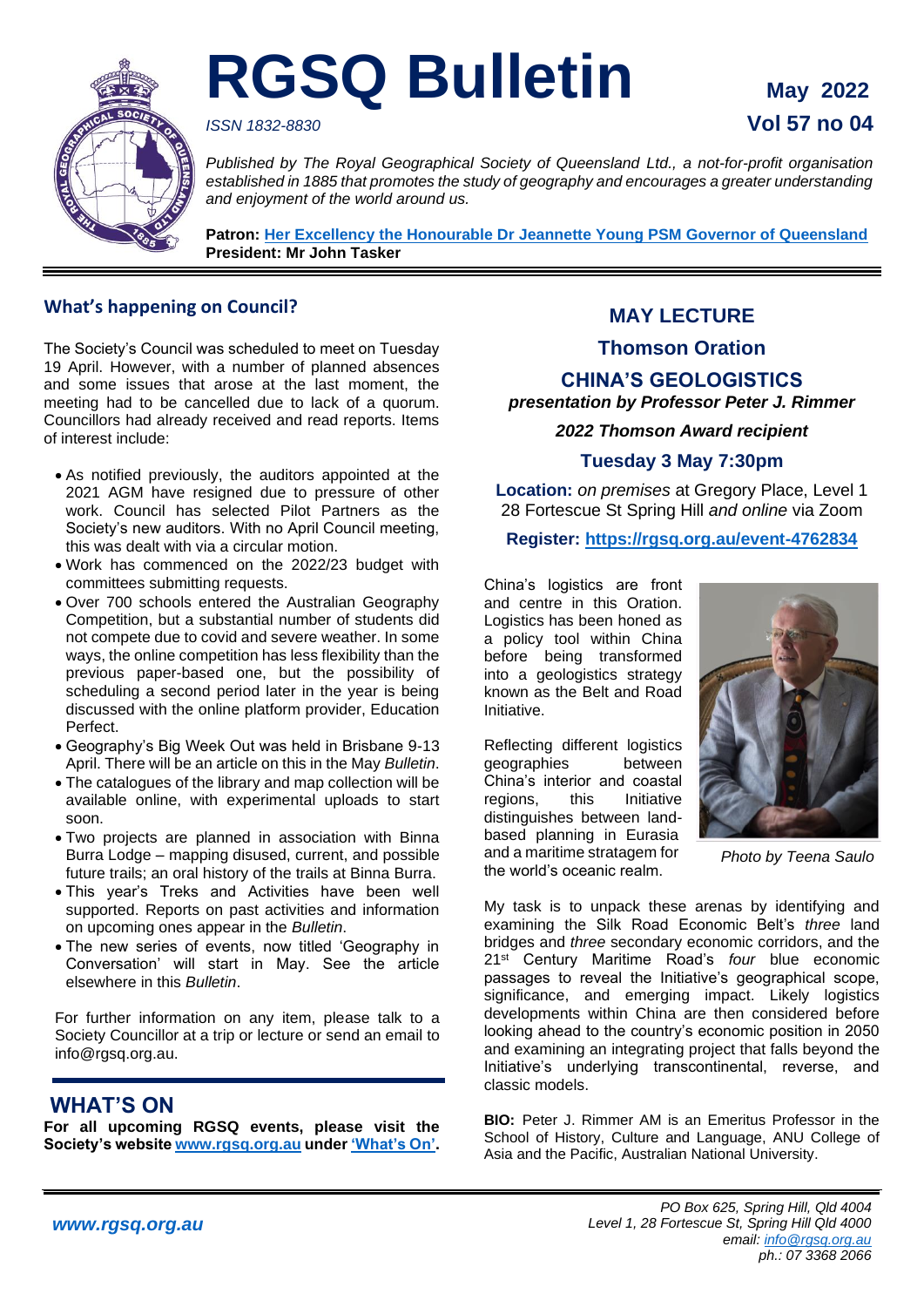A Geography graduate of Manchester, Canterbury (NZ) and Australian National Universities, he has a teaching qualification from Cambridge University. He has been Lecturer in Geography at Monash University (1965-67), Research Fellow, Fellow, Senior Fellow and Professor in the Department of Geography/Human Geography, Research School of Pacific and Asian Studies, The Australian National University (1967-2000); elected a Fellow of the Academy of the Social Sciences of Australia (1992); served as a Distinguished Professor of Global Logistics in the Graduate School of Logistics, Inha University, Incheon, Korea (2005- 07); awarded the degree of Doctor of Letters by examination at the Australian National University (2006); made a Member of the Order of Australia (2007) 'for service to economic geography, and to the urban and regional development in the Asia-Pacific Rim'; and designated a Life Member of the Institute of Australian Geographers (2017). He has supervised the doctoral research work of 27 successful PhD students. Also, he has served as an external assessor and examiner at universities in Australia, Canada, Malaysia, and Hong Kong; acted as a member of the ACT Board of Senior Secondary Studies (Geography and Asian Studies); and worked as a consultant for international aid agencies, which has included contributing to the *Transport Efficiency through Logistics Development Policy Report* for the Asian Development Bank and the Ministry of Transport, People's Republic of China. His 320 publications include: *Rikisha to Rapid Transit: Urban Public Transport Systems and Policy in Southeast Asia*; *The Underside of Malaysian History: Pullers, Prostitutes, Plantation Workers…* (ed. with Lisa Allen); *Pacific Rim Development: Integration and Globalisation of the Asia-Pacific Economy* (ed.) and many other works.

**Please note:** for Zoom registrants, the lecture link will be emailed closer to the lecture date. If you have any questions, please email us at [info@rgsq.org.au.](mailto:info@rgsq.org.au)

#### **Geography in Conversation**



Announcing a new event to engage members and friends in a robust discussion. Two panellists and a moderator will lead us in a Q&A style format with questions taken both on notice and at the event.

The first of these events will be taking place at RGSQ, Level 1, 28 Fortescue Street, Spring Hill. With the topic **'Building a City on a Floodplain'**, it is bound to reveal some interesting information about Brisbane's increasing natural disasters. All are invited to attend on Tuesday 24 May at 5.30pm. Panellists will be announced shortly.

The RGSQ Website will be updated with full details soon.

With major natural disasters occurring more frequently and with greater intensity in Brisbane, the effects of climate change and poor urban planning are combining to create desperate, and in some cases fatal, floods. What has led to this situation? What can be done?

The Co-convenors of **Geography in Conversation** are Keith Treschman, Stella and Graeme Rush, Stephen Schwer, Helen Sutherland, Riley Kernaghan and Pamela Tonkin.

*Stephen Schwer, RGSQ member* 



## **TREKS AND ACTIVITIES**

#### **DAY TRIP: ROAMING THE REDLANDS**

#### **Thursday 18 August**

 **Register:<https://rgsq.org.au/event-4789926>**



Join us. Sit back and relax as we travel through the Redlands with an informative **local guide**. Go from **Wellington Point** in the north to **Redland Bay** in the south.

Learn the history of the early settlers, land use changes (Cleveland-Raby Bay and Toondah Harbour), tales of intrigue, lighthouses, and origin of the Ekka strawberry sundae.

This scenic drive follows the coastal waters of Moreton Bay.

**Tour** includes **coach, morning tea, guided tour, and a 2-course lunch at local Golf Club**. There will be a **choice**  of a main and dessert with tea or coffee.

**Cost:** \$75 member and \$80 non-member

**Departure times and pick up points**: (Please advise)

- **A** North side 9am Bus stop 27 Park Av Eagle Junction near EJ Rail Station
- **B** South side 9.30am Bus stop 27 Morningside School of Arts (cnr Wynnum and Thynne Rd) Morningside (permission to park car in the grounds)
- **C** South side 9.45am Kianawah Park Wynnum Road, Tingalpa (plenty of car parking space) near Gateway motorway. Bus stop opp. Park heading east.

#### **Covid conditions apply. Proof of vaccinations is required and masks to be worn in doors.**

**Register and pay** by Monday 18 July 2022 @ **<https://rgsq.org.au/event-4789926>**

Do hope you can attend. *Jeanette Lamont, Co-ordinator*

Photo: *Toondah Harbour From Public Boat Ramp, Cleveland, Queensland, 2014; Panthus, CC BY-SA 3.0 <https://creativecommons.org/licenses/by-sa/3.0>, via Wikimedia Common*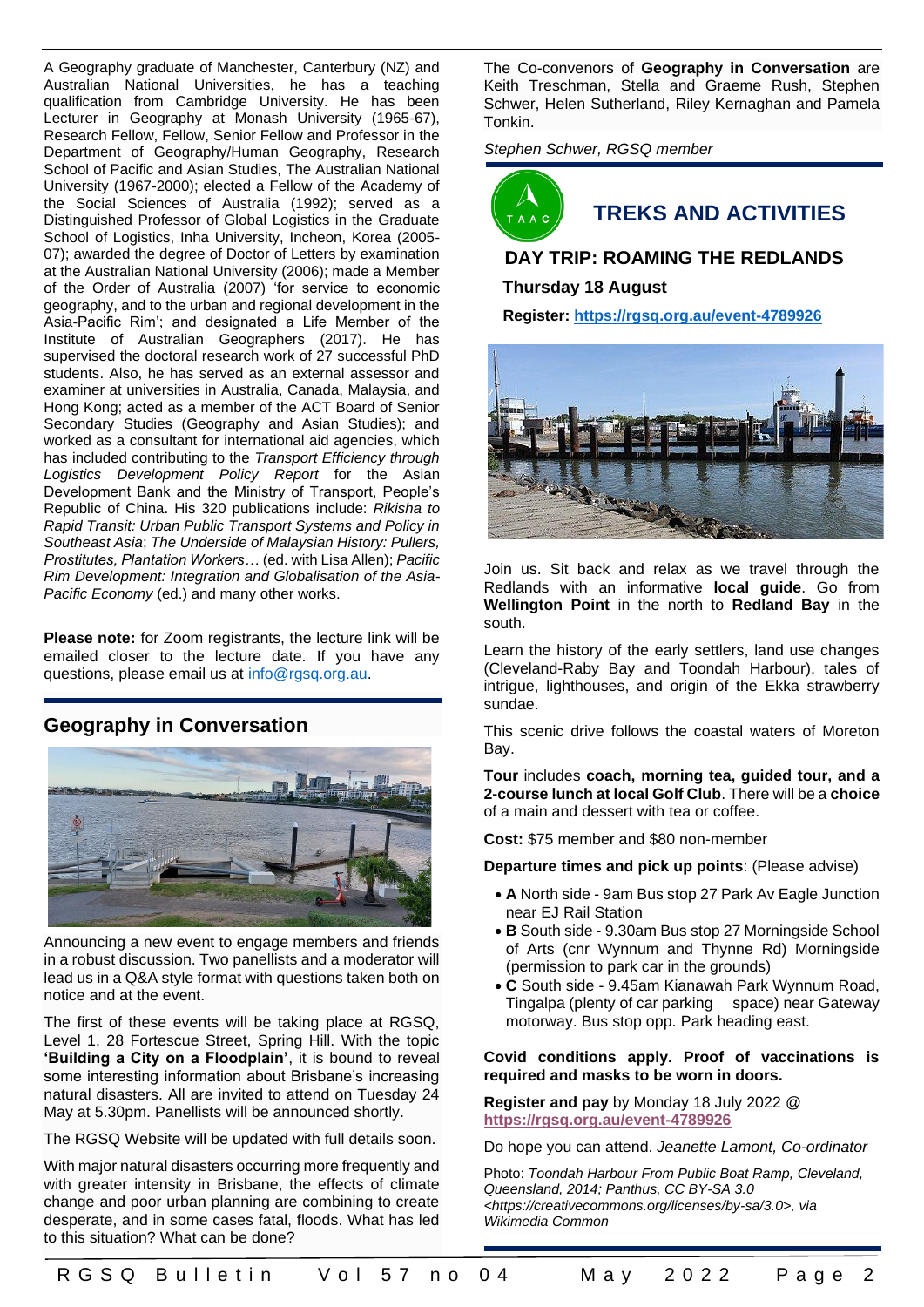#### **MAP GROUP: Queensland GLOBE Tutorial**

10 May 2022, 10:00 AM – 12:00 PM @ Gregory Place, 1/28 Fortescue St, Spring Hill Qld 4000 **and** via Zoom

#### **Register for on premises delivery:** <https://rgsq.org.au/event-4716343>

#### **Register for Zoom delivery:** <https://rgsq.org.au/event-4716515>

This presentation will be delivered by Dr Kerry Raymond, Map Group and RGSQ Member. Kerry is a retired professor of information technology. In retirement, she is an active contributor to Wikipedia and an amateur researcher of Queensland history. She uses Queensland Globe almost every day for both purposes. She makes no claims to be an expert in Queensland Globe but is keen to help others get started with this amazing public resource.

This session will be aimed at beginners and will include navigating around the Globe, searching for locations by a range of methods, obtaining information about a particular place and working with the hundreds of built-in data layers, and of course some tips and tricks to help you along the way.

**Costs:** \$2:00 contribution towards morning tea

Registration on the website is required. **The event is open to all members.**

**Coordinator:** Kay Rees

#### **REPORT: RGSQ Museums Tour (25th March 2022)**

Guided tours of two (2) teaching museums at the University of Queensland St. Lucia campus provided a group of twentytwo (22) RGSQ members with some fascinating insights. The impressive knowledge and abundant enthusiasm of our guides at each Museum ensured an absorbing outing.

Firstly, we visited the UQ RD Milns Antiquities Museum, which forms part of the School of Historical and Philosophical Inquiry. Our guide, Assistant Curator Brianna Sands, a young Honours Student and newly into her role, traced the history of the Museum from its formation in the mid 1960's from a collection of minimal artifacts to its current standing as the foremost repository of classical Mediterranean antiquities in Queensland. Spanning more than 3500 years, and over 6000 individual pieces, the collection represents an expansive array of Roman, Greek, and Egyptian artifacts. Only a small part of the collection is on display (and, as Brianna pointed out, much of the collection is fragmentary), but it plays an important teaching role, not just at the University, but also through its extensive schools program.

Investigative archaeology opportunities can be opened up through the study of even a fragment dated to thousands of years ago. Hieroglyphs on a fragment of a clay tablet revealing a single Roman name tells the student it came from the tomb of a slave. Two names tell the student that the slave had been freed, and the second name was the name of the slave's owner. And what other secrets could that fragment reveal?

And not all things are as they are said to be, either now, in the (sometime) opaque world of antiquities discovery and trading, or thousands of years ago, when things could also be faked and doctored. Establishing provenance is a fascinating area of study.

The museum is not a static assembly of old things. It's very much alive and was energised through the enthusiasm and knowledge of our guide.

In recognition of his lifelong commitment to its development, in 2007 the Museum was re-named the UQ RD Milns Antiquities Museum, (Emeritus Professor AM), a classics and ancient history identity at UQ over many decades and a significant contributor to the collection. The Museum continues to add to its collection through donations and purchased acquisitions.

The Museum is open to the public (weekdays, during UQ terms; no entry fee). I suspect many of our tour group will be returning for another look, and the insights provided during our tour will enrich that experience.

Our planned lunch as a group didn't eventuate - last minute cancellation by the restaurant - but nonetheless, we all ate at one of the several UQ cafés and gathered for our second museum visit of the day - The Anthropology Museum.

This wasn't so much a Museum tour, but a presentation of the just-opened *'Kirrenderri - Heart of the Channel Country'* exhibition, and an opportunity to view the artefacts drawn from that extensive region to hear something of the creation of the museum.



Our guide, Jane Willcock, Senior Registrar and Museums Operations Coordinator, and the Museum's Curator, Michael Aird had considerately set up seating for our group in the body of the Museum. From the ensuing presentation, we heard that in 1948 Dr. Lindsey Winterbotham, a medical practitioner and amateur anthropologist (the discipline of anthropology had not gained any traction in Queensland at that time), donated to the University his extensive private collection of over 1000 artefacts of Australian Indigenous and Papua New Guinea decorative, ceremonial, and common use items, kept under his house at Annerley in Brisbane. Donations came from other sources, the collection grew, and after a couple of moves, the Museum settled in its current location in the early 1970's. The Museum collection now incorporates some 12,000 items, providing some insight into the social and cultural history of indigenous peoples.

The intersection of the lives and cultures of the indigenous peoples across the vast Channel Country with pioneering settlers and pastoralists, missionaries and government bodies was brought to life through Jane Willcock's highly informative and enthusiastic presentation on the *'Kirreenderri, Heart of the Channel Country'* exhibition.

We heard of the life of the author Alice Duncan-Kemp on the Mooraberrie cattle station and of the remarkable Moses Yoolpee - born at Farrars Creek in the 1860's, educated in Victoria, an expert linguist (and mimic) who could speak like an English Don, who was a key figure in the aboriginal political and ceremonial life and relations between the local people and white settlers.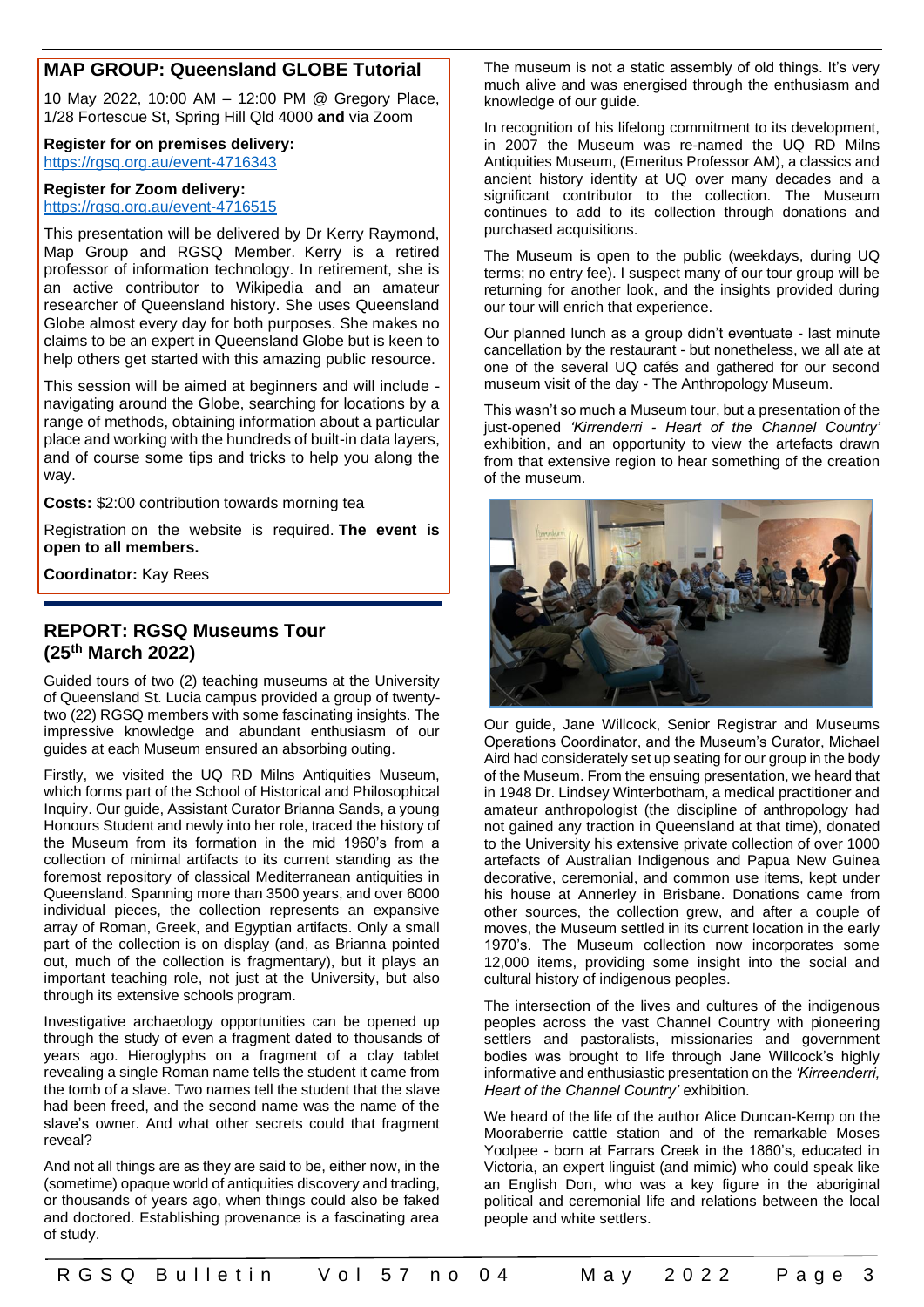The scale of a network of aboriginal quarry pits is only partly revealed on a massive teaser image which captures a newly discovered ancient stone arrangement 20 metres in length, the archaeological and cultural significance of which is the subject of ongoing research.

Artefacts, historic photographs, letters, and maps all feature in the exhibition.

The Museum is open to the public. The '*Kirrenderri'* Exhibition will be at the Museum until early August.

UQ featured, for a while, in the earlier lives of many of the tour's participants, and for some the visit was something of a nostalgia trip. Visiting this quite splendid setting, coupled with an absorbing few hours at the Museums in the company of friends, made for a very enjoyable outing.

*Contributed by Roger Grimley, Activity coordinator*

#### **REPORT: RGSQ Great Court Tour (27th March 2022)**

Many members will have some level of familiarity with The Great Court precinct at the St. Lucia campus of the University of Queensland, but how many have noticed, with any serious intent, what is really there.

The sandstone buildings which form this delightful setting, are truly impressive in their own right, but it's the quite remarkable collection of sculptures on the pillars, facades, arches, and cloisters around The Great Court which adds such character to the landscape of the university and establishes a timeless legacy for the university.

Seventeen (17) Society members had the privilege of spending an hour with the sculptor who created this legacy - Dr. Rhyl Hinwood AM (and Churchill Fellow) on a tour of just part of The Great Court on a quiet, student free, Sunday afternoon. Rhyl provided a fascinating account of how she was appointed as The Great Court sculptor in 1976 - via a competition, in which she was the only female entrant, and the only one to produce a sculpture that looked like the nominated subject! This led to a commission to craft seven (7) grotesques, each of a notable university identity, which are permanently installed on facades around the western end of The Great Court. We heard from Rhyl about their roles and contributions to the university, and of their individual characteristics and quirks, captured through sculpting skill and creativeness in these exquisite sculptures.



*Photo: Dr. Rhyl Hinwood AM during the Great Court Tour. Courtesy of Roger Grimley.*

Over the ensuing 30 or so years, the initial commission was expanded resulting in Rhyl completing over 300 individual sculptures in The Great Court precinct, the vast majority of which were completed in-situ, working off scaffolding and platforms, in all weathers, and amongst curious students. Only the grotesques (and not all of those) were created in the studio. Substantial research, planning and design underpinned all of these, not to mention the creativeness in incorporating subtle elements which reflected the work and life of the subject. For example, the life size sculpture of Charles Darwin, (pictured above photo) which was sculptured in-situ, includes depiction of several of the animals encountered by Darwin on his epic journey, and subtle references to his life's work.

From sculptures of native flora and fauna positioned around many of the arches, to the heraldry of many other universities, both Australian and overseas, on the pillars of the cloisters the body of work is as astounding as is the creativeness, the detail, and the skill evident in its creation.

To learn just a little about this impressive piece of Queensland heritage from its planner, designer and creator was a real privilege.

The Great Court is, of course, accessible to anyone. Next time you're at UQ (or even make it a special trip), look for the gems. They're carved in sandstone (really Gatton Freestone). Look really closely, and you might hear their stories.

P.S. Dr. Rhyl Hinwood has written and published a book '*A Sculptors Vision-Creating a Legacy in Stone ',* a copy of which can be perused at RGSQ.

*Contributed by Roger Grimley, Activity coordinator*

#### **REPORT: MAP GROUP Where's Wallace**



*Paul and Erroll, Map Group members*

Map Group's talk "Where's Wallace?" on Wednesday 6 April was well attended by members on premises and by Zoom. This was a first for the group and hopefully we can continue using this format whenever possible. Kerry Raymond was our speaker and presented some very interesting information regarding the origin and changes of place names. Who knew that Biloela is the aboriginal name for white cockatoo?

With some clever sleuthing by Kerry, she located the area by searching a number of databases to find that only the name 'Wallace Creek' is still in existence. The answer to the question "Where's Wallace?" brought a surprising reaction from two of our members. Both Paul and Errol had previously lived in this area but since the name wasn't used then, they had not heard of it before. An unexpected finale to our meeting.

If you would like to do your own searching, Kerry's website is a great place to start:

[http://www.chapelhill.homeip.net/FamilyHistory/Other/Re](http://www.chapelhill.homeip.net/FamilyHistory/Other/Renamed-Places-in-Queensland.html) [named-Places-in-Queensland.html](http://www.chapelhill.homeip.net/FamilyHistory/Other/Renamed-Places-in-Queensland.html)

Happy Mapping,

*Kay, Len & Neville (Map Group Committee)*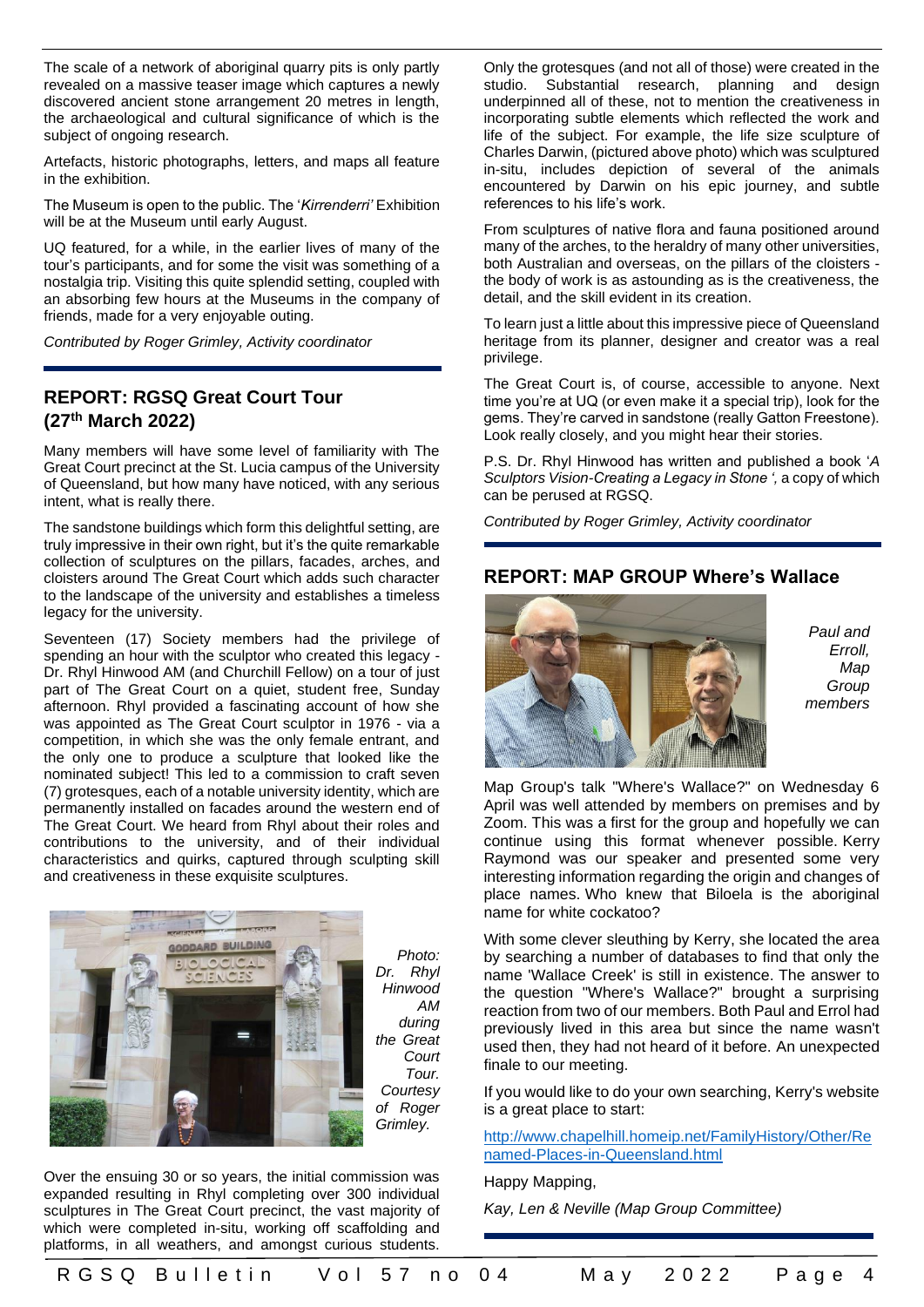*Following the success of the RGSQ photographic competitions in 2020 & 2021 we will soon be launching our 2022 competition. So, get your cameras rolling ….*

*RGSQ members are invited to enter the 2022 photographic competition "Waterways or Wetlands of Queensland".*

*Entry fee \$5 per person for up to 5 entries.*

*PLEASE NOTE – competition submission opens between 1 st September and 31 October. See further details on flyer. The Publications Committee looks forward to your excellent photos.*

*Any inquiries to Iraphne at [i.childs@uq.edu.au](mailto:i.childs@uq.edu.au) or Kay at* [kayrees@gmail.com.](mailto:kayrees@gmail.com)